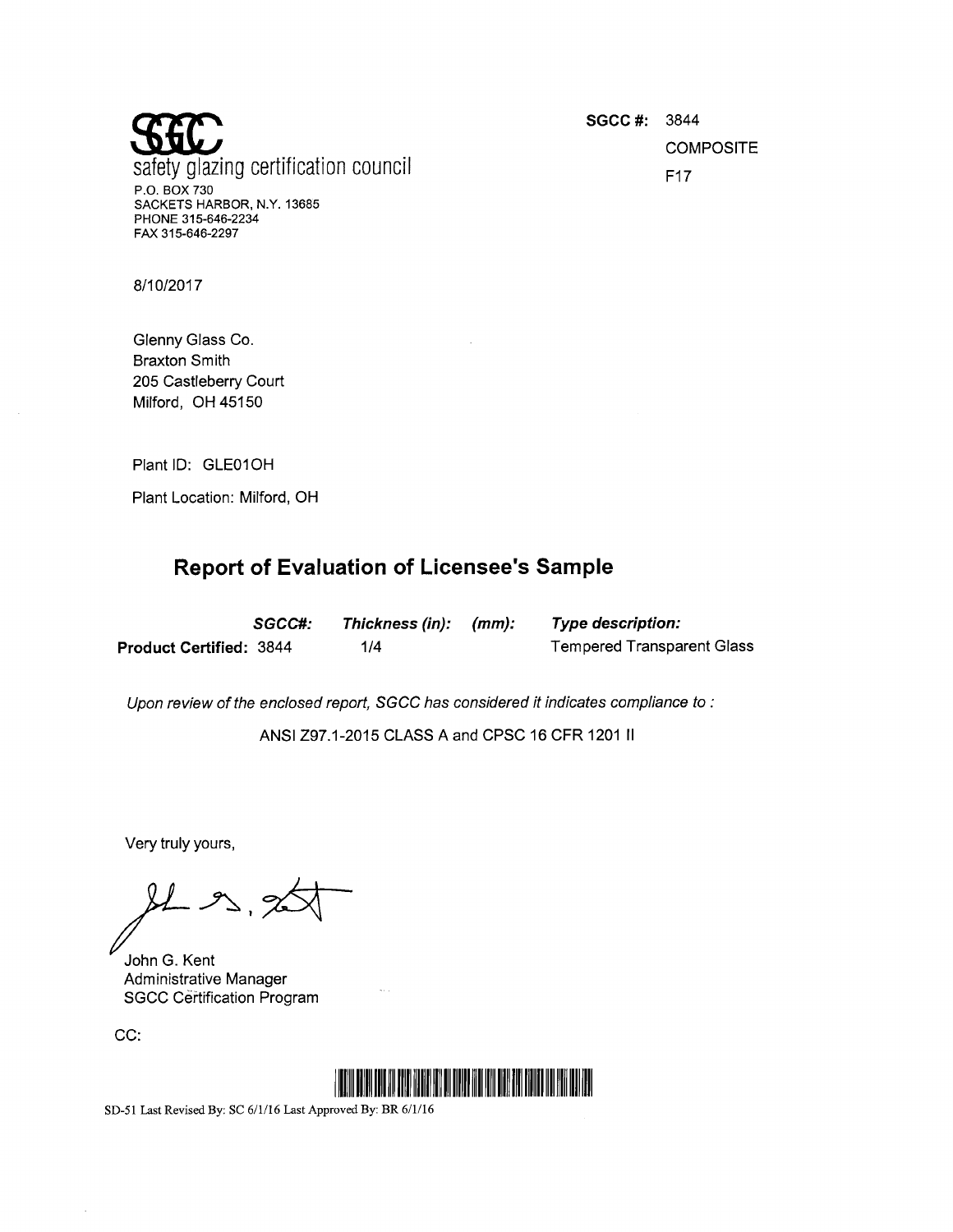## BOWSER-MORNER, INC.

CORPORATE: 4518 Taylorsville Road · P. O. Box 51 · Dayton, Ohio 45401 · 937/236-8805

## **LABORATORY REPORT**

| <b>TO:</b> Safety Glazing Certification Council |                                   | <b>BMI NO:</b> 10039873 |
|-------------------------------------------------|-----------------------------------|-------------------------|
| 100 West Main Street                            | <b>GROUP NO: 90668</b>            |                         |
| $2nd$ Floor                                     | <b>SAMPLE NO: 707115</b>          |                         |
| P O Box 730                                     | <b>TEST DATE:</b> July 23,2017    |                         |
| Sackets Harbor, NY 13685                        | <b>REPORT DATE:</b> July 26, 2017 |                         |

Attn: Mr. John G. Kent

| ON:                                                  | Impact Testing on Safety Glazing Material.                                                                              |
|------------------------------------------------------|-------------------------------------------------------------------------------------------------------------------------|
| <b>SGCC:</b><br><b>COMPANY:</b><br><b>Test Size:</b> | 25 Sales Corp.<br>3844 F17<br>Glenny Glass Co. - Milford, OH<br>34" x 76" x 1/4" (6mm) Clear Tempered Transparent Glass |
| Standards:                                           | ANSI Z97.1-2015 and CPSC 16 CFR 1201                                                                                    |
| Disposition:                                         | All test specimens were destroyed by test or our personnel and have been<br>disposed of as trash.                       |

| Specimen<br>Number:               | Disintegration<br>Occurred at<br>inch impact: |   | Specimen<br>Thickness<br>$(in\widehat{c}hes):$ | Ten Largest<br>Particles<br>Weighed (grams): | Center Punch<br>Fragmentation<br>Weight (grams): | Maximum<br>Allowable<br>Weight (grams): |
|-----------------------------------|-----------------------------------------------|---|------------------------------------------------|----------------------------------------------|--------------------------------------------------|-----------------------------------------|
| One                               | 48                                            |   | 0.222                                          | 33                                           | N/A                                              | 92                                      |
| Two                               | 48                                            |   | 0.222                                          | 22                                           | N/A                                              | 92                                      |
| Three                             | 48                                            |   | 0.223                                          | 25                                           | N/A                                              | 92                                      |
| Four                              | 48                                            |   | 0.225                                          | 18                                           | N/A                                              | 93                                      |
| Test Temperature. <sup>o</sup> F: |                                               | ⇁ |                                                |                                              |                                                  |                                         |

The sample meets the requirements of the listed standards.



1-Client 2-File

All Reports Remain The Confidential Property of Bowser-Morner and No Publication Or Distribution Of Report May be Made Without Our Express Written Consent, Except As Authorized by Contract. Results Contained In This Report Are Reflective Only of The Items Calibrated Or Tested. Unless Otherwise Agreed, Samples Or Specimens Will Be Discarded Or Returned At Bowser-Morner's Discretion.